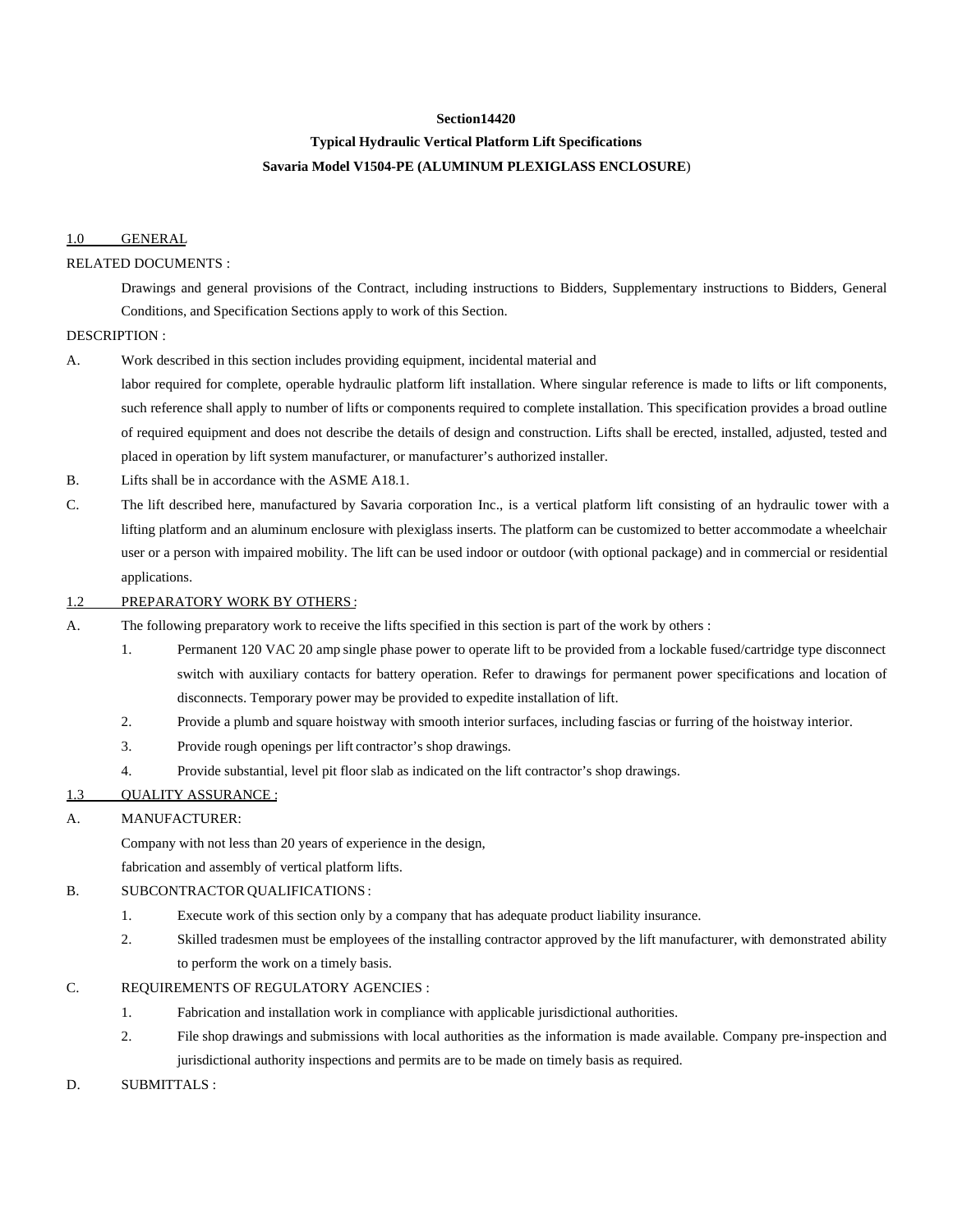1. Shop drawings shall show a complete layout of lifting equipment detailing dimensions and clearances as required. 2. The lift contractor shall provide physical samples of all items requiring selection of color or finish. 1.4 MAINTENANCE A. The lift shall be cleaned regularly and inspected at intervals no longer than every 6 months. 1.5 WARRANTY: A. Lift shall have a 30 month limited parts warranty. 2.0 PRODUCTS : 2.1 PLATFORM LIFT : A. Basic specifications of Savaria hydraulic vertical platform lift model V1504-PE: 1. Rated Load………………………………………………………………….750 lb (340 kg) 2. Rated Speed……………………………………………….....25 f.p.m.(nominal) (0.13 m/s) 3. Usable Car Dimensions………………………...……………34''x 54'' (864 X 1,372 mm) 4. Levels Serviced………………………………………………………………………...2,3,4 5. Number of Openings……………………………………………………………………….2 6. Car Access………………………………………Enter/Exit same side, 90<sup>o</sup> exit, front/rear 7. Max. Travel………...……………………...……………………………23 feet (7,000 mm) 8. Operations………………………………………………………………..Constant pressure 9. Power Supply……………………………………….……110 volt, 15 amp, 1 phase, 60 Hz 10. Drive System…………………………………………………….2:1 Roller chain hydraulic 11. Paint………………………………………………………………….....Powder coat finish 12. Emergency Power………………………………….....Battery operation in down direction 13. Controller………………………………………………………..Electronic-free relay logic 14. Motor/Pump……………..…………………………………………...…….110VAC, 1.5HP 15. Manual lowering…………………………………..Outside the hoistway at desired landing 16. Color………………………………………………………………………….Almond beige B. CAR ENCLOSURE 1. Side guards of platform shall have a steel frame with a powder coat finish and steel panel inserts to a minimum of 42'' (1,067 mm) above the upper landing. 2. No platform gate required, to allow for ease of operation. 3. Upper gate shall be 42'' high x 36'' wide, with metal or plexiglass inserts and shall be equipped with interlock, spring hinges and kick plate. Lower door shall be 80'' high x 36'' wide, with metal or plexiglass inserts and shall be equipped with interlock, hydraulic closer and kick plate on both sides. The inside kick plate shall be made of steel. ALTERNATE: 48" aluminum and acrylic extension at the upper landing with upper door 80" high x 34" wide, double ventilation system and acrylic dome. 4. Lift shall have manufacturer's standard non-skid flooring. 5. The upper landing gate shall have a fascia with steel frame and metal insert that runs down to the pit. 6. Doors and gates shall be flush mounted inside the hoistway as to avoid pinch points and shear hazards. 7. A double ventilation system shall be provided when a plexiglass dome is used.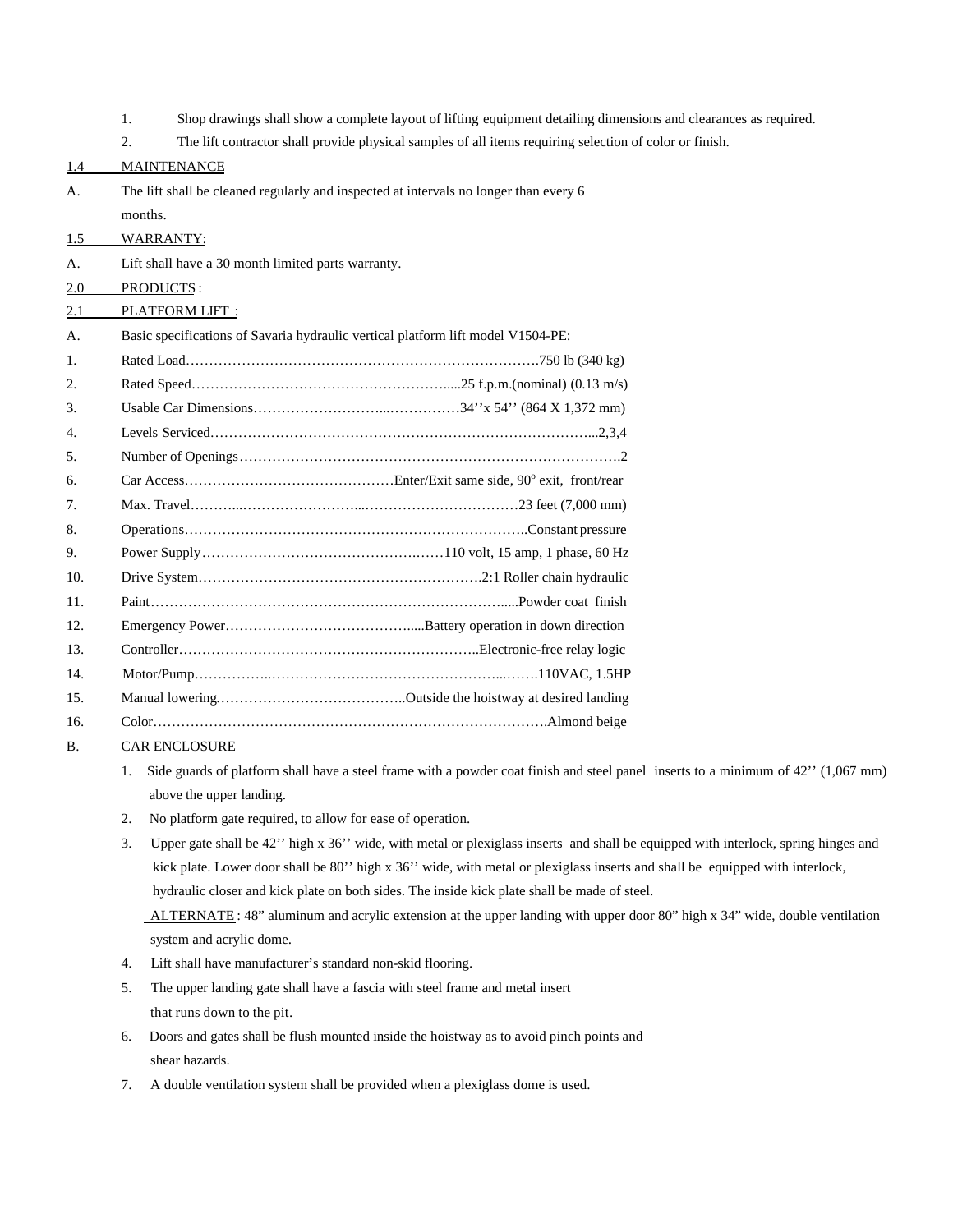- 8. The aluminum frames forming the enclosure shall be fully assembled and screwed all together from inside the enclosure for ease of assembling and quick installation time.
- 9. The enclosure shall be water resistant.
- 10. Handrail : A single handrail with both ends returned to the side guard shall be located on the control wall of the carriage.

### 2.2 CAR OPERATION :

- A. Car Operating Panel shall consist of constant pressure buttons or rocker switches, emergency stop/alarm button, on/off key switch and emergency light mounted on a removable stainless steel panel (Type 304 #4 Stainless Steel Finish).
- B. Emergency Operation The car shall be equipped with a battery operated light fixture, emergency battery lowering device and alarm in case of normal building supply failure. The battery shall be the rechargeable type with an automatic recharging system. A manual lowering device shall be located outside the hoistway in a lockable box at positioned at a designated landing.

#### 2.3 PUMPING UNIT AND CONTROL :

- A. The pumping unit and control shall be enclosed in the tower. The controller and pump unit shall be pre-wired and tested prior to shipment. The controller is to be electronic-free with relay logic operation for ease of maintenance and service. Pump unit shall incorporate the following features :
	- 1. Smooth stops at each landing.
	- 2. Adjustable pressure relief valve.
	- 3. Manually operable down valve to lower lift in the event of an emergency. This valve shall be activated from outside of the hoistway through a keyed box.
	- 4. Pressure gauge isolating valve, manually operable.
	- 5. Gate valve to isolate cylinder from pump unit.
	- 6. Electrical solenoid for down direction control.
	- 7. Emergency lowering by battery power, from the car control.

# 2.4 CYLINDER AND PLUNGER :

- A. The cylinder shall be constructed of steel pipe of sufficient thickness and suitable safety margin. The top of the cylinder shall be equipped with a cylinder head with an internal guide ring and self-adjusting packing.
- B. The plunger shall be constructed of a steel shaft of proper diameter machined true and smooth. The plunger shall be provided with a stop electrically welded to the bottom to prevent the plunger from leaving the cylinder.

#### 2.5 ROLLER CHAINS:

A. Two (2) No.50 roller chains with 5/8'' pitch. Minimum breaking strength 6100 lb (2773 kg) each

#### 2.6 LEVELLING DEVICE :

- A. The lift shall be provided with an anti-creep device which will maintain the carriage level within  $\frac{1}{2}$  (12.69 mm) of the top landing.
- B. All limit switch and leveling device switches shall be located in a position to be inaccessible to unauthorized persons. They shall be located behind the mast wall and be accessible through removable panels.

#### 2.7 GUIDE YOKE :

- A. The 2:1 guide yoke/sprocket assembly shall be supplied with two (2) sprockets, roller guide shoes, bearings and guards.
- 2.8 CALL STATIONS :
- A. Provide door frame mount key-controlled call stations for upper level and lower level on a stainless steel plate (Type 304 #4 stainless steel finish).
- 2.9 TERMINAL STOPPING DEVICES: